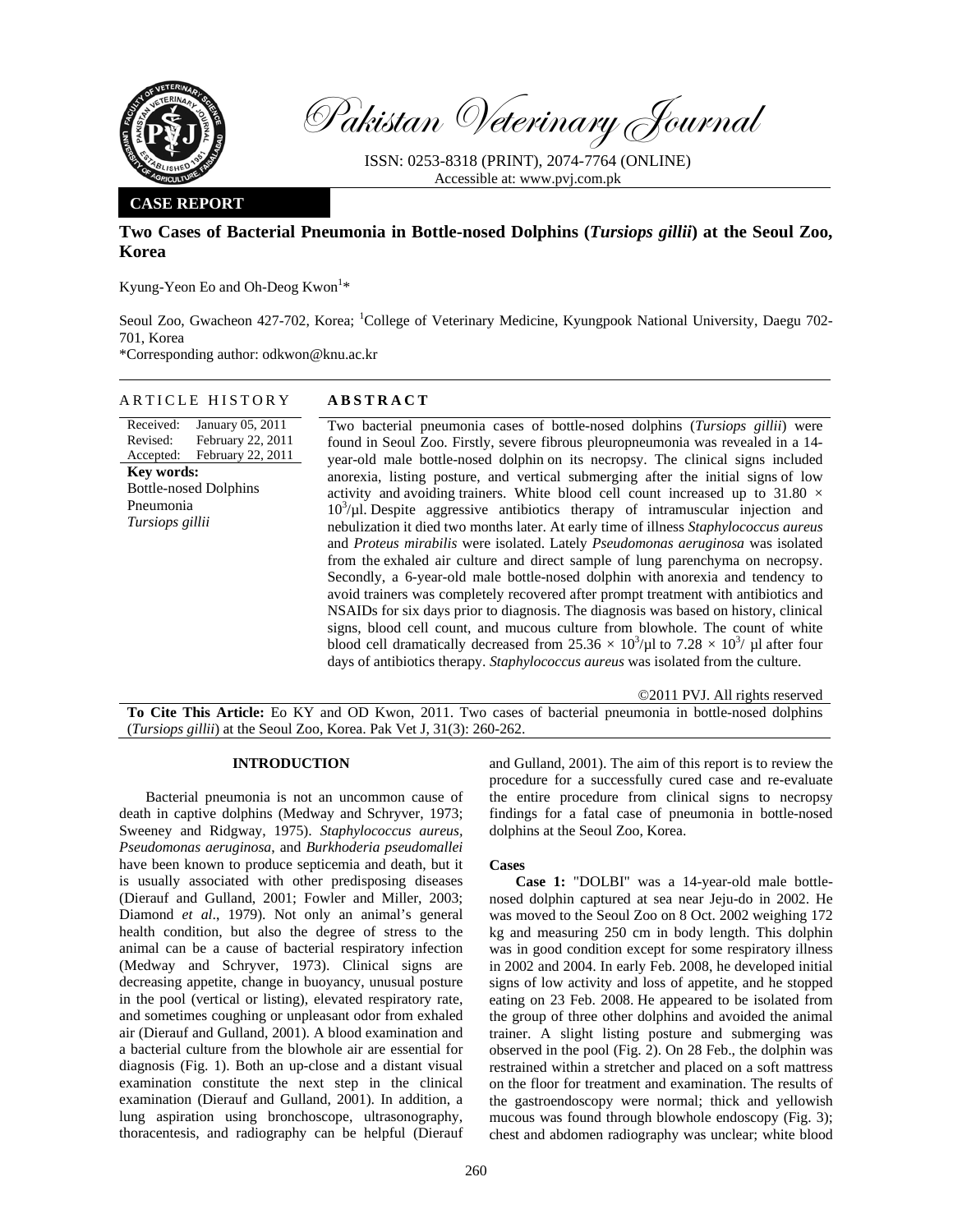cell count (WBCC) was  $31.80\times10^3/\mu$ l {reference range 5- $9\times10^3/\mu$ l (Dierauf and Gulland, 2001; Fowler and Miller, 2003)}; *S. aureus* and *Proteus mirabilis* were isolated from the exhaled air culture; and a culture and sensitivity test revealed sensitivity to ciprofloxacin, amikacin, and gentamycin (Seoul Zoo Clinical Pathology Laboratory, Korea). Body weight had dropped from 186 kg on 1 Jul. 2006 to 172 kg on 29 Mar. 2008. The dolphin was forcefed 3 kg of whole mackerel on 4 Apr. while being restrained by 5–6 zookeepers in the pool. *P. aeruginosa* was isolated from a blowhole mucus sample. Although the dolphin was given antibiotics by intramuscular injection and nebulization with tobramycin (Tobra® Inj, Daewoong Co. Ltd. 163-3 Samsung-dong, Kangnam-ku, Seoul, Korea, 400 mg, b.i.d. for 10 days), he died on 14 Apr. Severe fibrous pleuropneumonia and pleural effusion were revealed in the left thorax and lobe on necropsy (Fig. 4).



**Fig. 1:** Blood collection from superficial fluke vein using butterfly set

**Case 2:** "TAIJI" is the youngest male bottle-nosed dolphin (5–6 year old estimated, 204 kg body weight) and was moved from Japan on 25 Sep. 2008. A dolphin trainer informed us of his anorexia and tendency to avoid the trainer on 1 May 2009. Some mucus was found that had been spit from the blowhole. Prior to the diagnosis, antibiotic therapy consisted of ciprofloxacin (Cirok® Tabs, Korea United Pharm. INC. 154-8 Nonhyun-dong, Kangnam-ku, Seoul, Korea, 25 mg/kg p.o., b.i.d.) for 6 days and meloxicam (Mobic® Cap, Boehringer Ingelheim Korea, 15 mg p.o., s.i.d.) for 6 days. *S. aureus* was isolated from the mucus culture. A typical antimicrobial sensitivity test using the mucus sample from blowhole showed that the bacteria were sensitive to ciprofloxacin and amikacin (Seoul Zoo Clinical Pathology Laboratory, Korea). Blood sampling was not difficult because the animal was trained to present its flukes for regular blood collection. The initial complete blood count indicated that the white blood cell count (WBCC) was elevated to  $25.36 \times 10^3$ / $\mu$ l. The WBCC declined from  $25.36 \times 10^3$ / $\mu$ l to  $14.80\times10^{3}/\mu$ l on 6 May after four days of antibiotics, and it was normal  $(7.28 \times 10^3/\mu l)$  on 13 May. The dolphin recovered from the acute bacterial pneumonia with proper antibiotics and nonsteroidal anti-inflammatory therapy.



**Fig. 2:** Vertical posture



**Fig. 3:** Thick and yellowish sputum clung to mucous membrane before larynx



**Fig. 4:** Fibrous pleuropneumonia and pleural effusion

#### **DISCUSSION**

Pneumonia is probably the most common serious disease of dolphins (Dierauf and Gulland, 2001). Chronic low-grade pneumonia is not rare in cetaceans, and subtle anorexia or declining appetite is often the only apparent sign (Dierauf and Gulland, 2001). Zoo veterinarians should be aware that dolphins will mask signs of illness similar to terrestrial animals (Dierauf and Gulland, 2001; Fowler and Miller, 2003). If the disease is unknown, it should be considered as pneumonia until proven otherwise (Fowler and Miller, 2003). Anorexia is a very serious sign